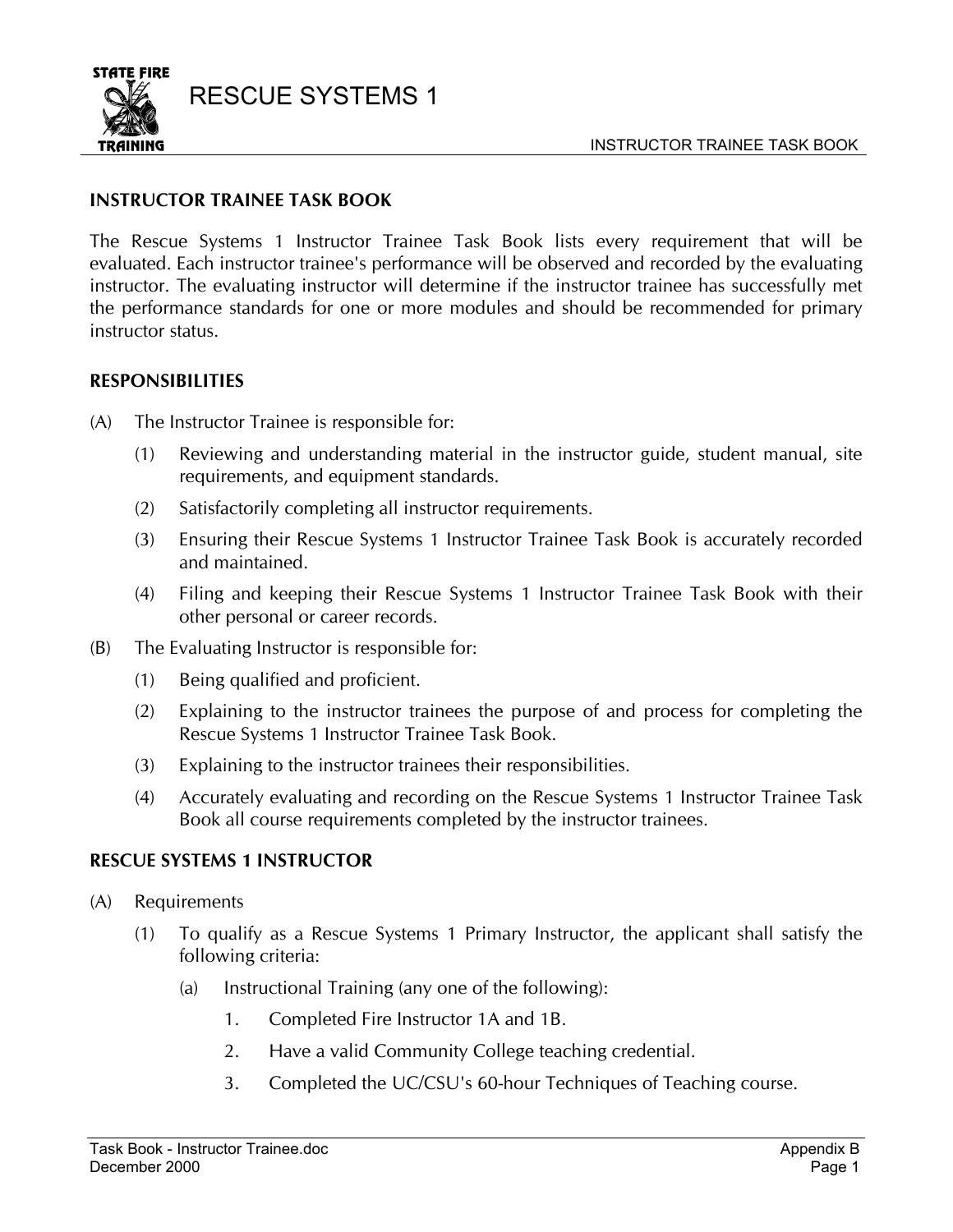



- 4. Completed the NFA's Fire Service Instructional Methodology course.
- 5. Completed four semester units of upper division credit in education materials, methods, and curriculum development.
- (b) Occupational Experience

Have a minimum of two years subject-matter experience or training.

- (c) Course Work
	- 1. Have attended and passed ICS 200.
	- 2. Have attended a Rescue Systems 1 update course delivered by the California State Fire Marshal if necessary.
- (d) Instructor Trainee Task Book

Completed the Instructor Trainee Task Book(s) for module(s) seeking registration.

(e) Orientation

Attended an Instructor Orientation as delivered by the California State Fire Marshal's Office.

Prospective instructors shall successfully complete the registration process within 1 year of attending the Instructor Orientation.

- (2) Registration Process
	- (a) Resume Evaluation

Submit a complete application package for review that includes all of the following:

- 1. Application for registration form.
- 2. Up-to-date resume of education, position/rank, and experience.
- 3. Verification of instructor training.
- 4. Verification of occupational experience.
- 5. Verification of course work.
- 6. Completed Instructor Trainee Task Book(s) for module(s) seeking registration.
- 7. Copy of Instructor Orientation certificate.

Written verification of your occupational experience shall be submitted on department letterhead and signed by your supervisor and/or Fire Chief.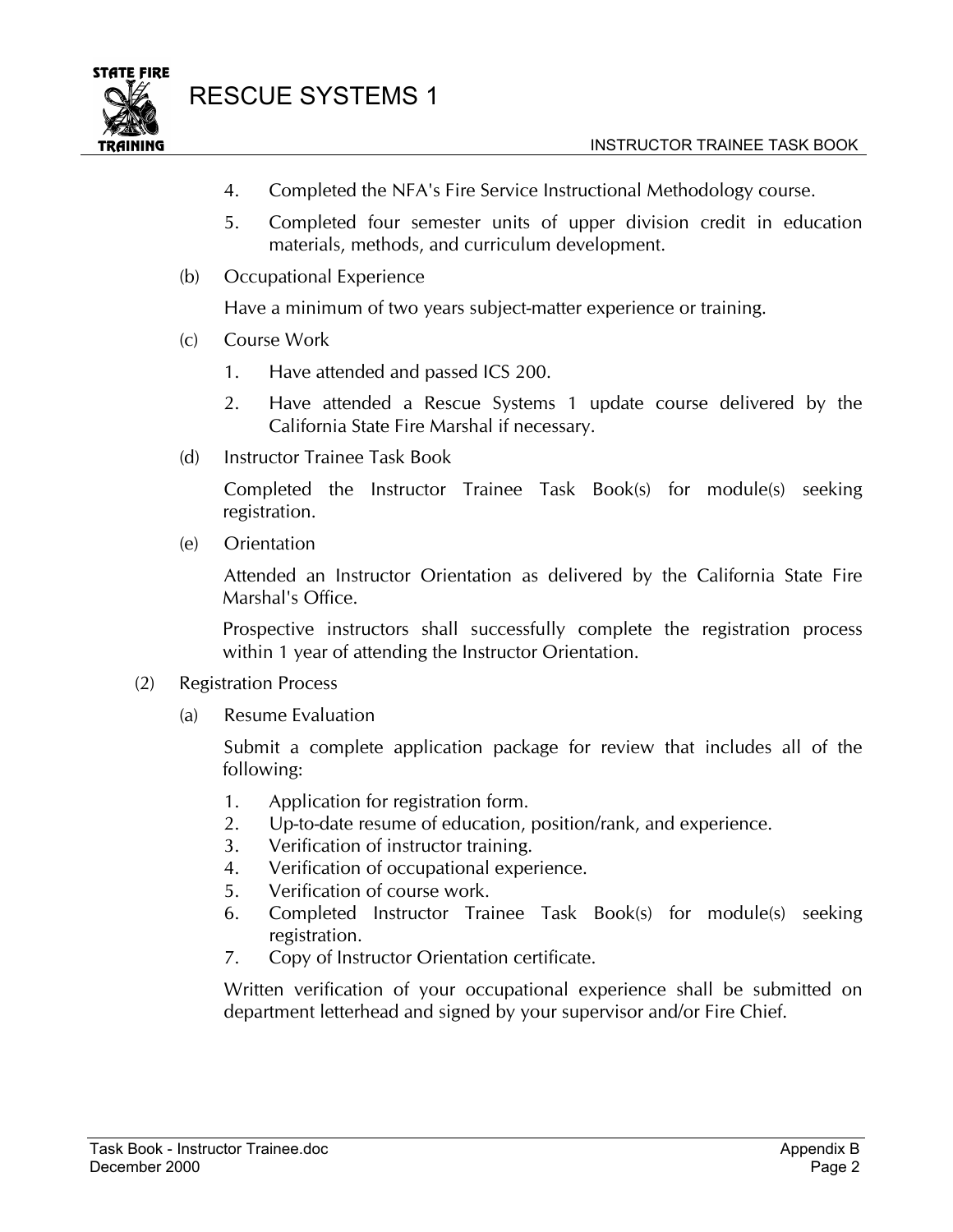

## **RESCUE SYSTEMS 1 SENIOR INSTRUCTOR**

- (A) Requirements
	- (1) To qualify as a Rescue Systems 1 Senior Instructor, the applicant shall satisfy the following criteria:
		- (a) Instructor Registration

Currently registered Rescue Systems 1 Primary Instructor.

(b) Teaching Experience

Taught one (1) module as a Rescue Systems 1 Primary Instructor in at least three 3-Module or 4-Module courses within a 3-year period.

(c) Instructor Trainee Task Book

Completed the Instructor Trainee Task Book(s) for all remaining module(s).

A minimum of three (3) modules must be signed by a Rescue Systems 1 Senior Instructor.

- (2) Registration Process
	- (a) Resume Evaluation

Submit a complete application package for review that includes all of the following:

- 1. Application for registration form.
- 2. Up-to-date resume of education, position/rank, and experience.
- 3. Verification of primary instructor status.
- 4. Verification of teaching experience.
- 5. Completed Instructor Trainee Task Book(s) for all remaining module(s).

Written verification of your teaching experience shall be submitted on agency letterhead and signed by the Senior Instructor for the course. This may require submitting up to three separate letters.

### **INSTRUCTIONS FOR COMPLETING THE TASK BOOK**

The Rescue Systems 1 Instructor Trainee Task Book allows the evaluating instructor to record an instructor trainee's performance for teaching both technical and manipulative jobs. These evaluations are made by observing the instructor trainee's presentation in the classroom and their manipulative performance techniques at each skill station.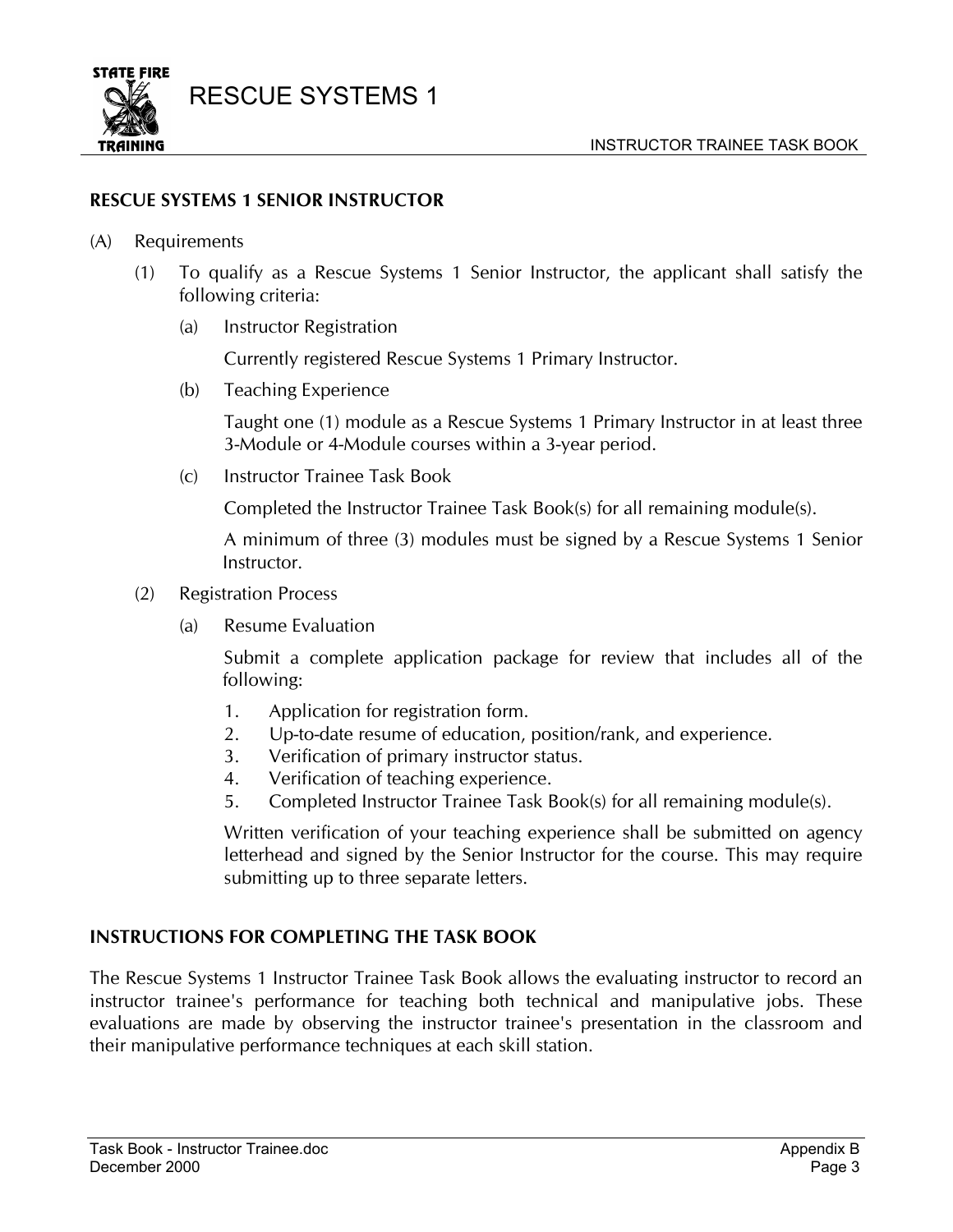

#### *Task Book Headings*

| <b>Instructor Trainee:</b> | Enter the trainee's name.                                                                                             |  |  |  |  |  |
|----------------------------|-----------------------------------------------------------------------------------------------------------------------|--|--|--|--|--|
| Class Dates:               | Enter the beginning and ending dates of the class.                                                                    |  |  |  |  |  |
| Module:                    | Lists the module name and the technical and manipulative performance<br>requirements by lesson plan number and topic. |  |  |  |  |  |
| Time Frame:                | Lists the estimated time frame for teaching the job.                                                                  |  |  |  |  |  |
| SM Page #:                 | Lists the corresponding page number from the student manual.                                                          |  |  |  |  |  |
| Instructor #:              | The evaluating instructors enter their State Fire Training registration<br>number.                                    |  |  |  |  |  |
| Instructor Initials:       | The evaluating instructors enter their initials.                                                                      |  |  |  |  |  |
| Date:                      | The evaluating instructor enters the date the instructor trainee was<br>evaluated.                                    |  |  |  |  |  |
| Primary Instructor:        | Enter the Rescue Systems 1 Primary Instructor for this module.                                                        |  |  |  |  |  |
| Senior Instructor:         | Enter the Rescue Systems 1 Senior Instructor for this class.                                                          |  |  |  |  |  |
| Site Level:                | Enter the site level $(1, 2, 3, 0r 4)$ for this course delivery.                                                      |  |  |  |  |  |

### *Evaluator Recommendation*

One or more evaluator's will complete the Evaluator Recommendation.

*The above named trainee performed the Orientation Module tasks initialed and dated by me under my supervision. As a result, I propose that the trainee:* 

*successfully performed all tasks and should be considered for instructor registration.* 

 *was not able to complete certain tasks (comments below) and additional guidance is required.*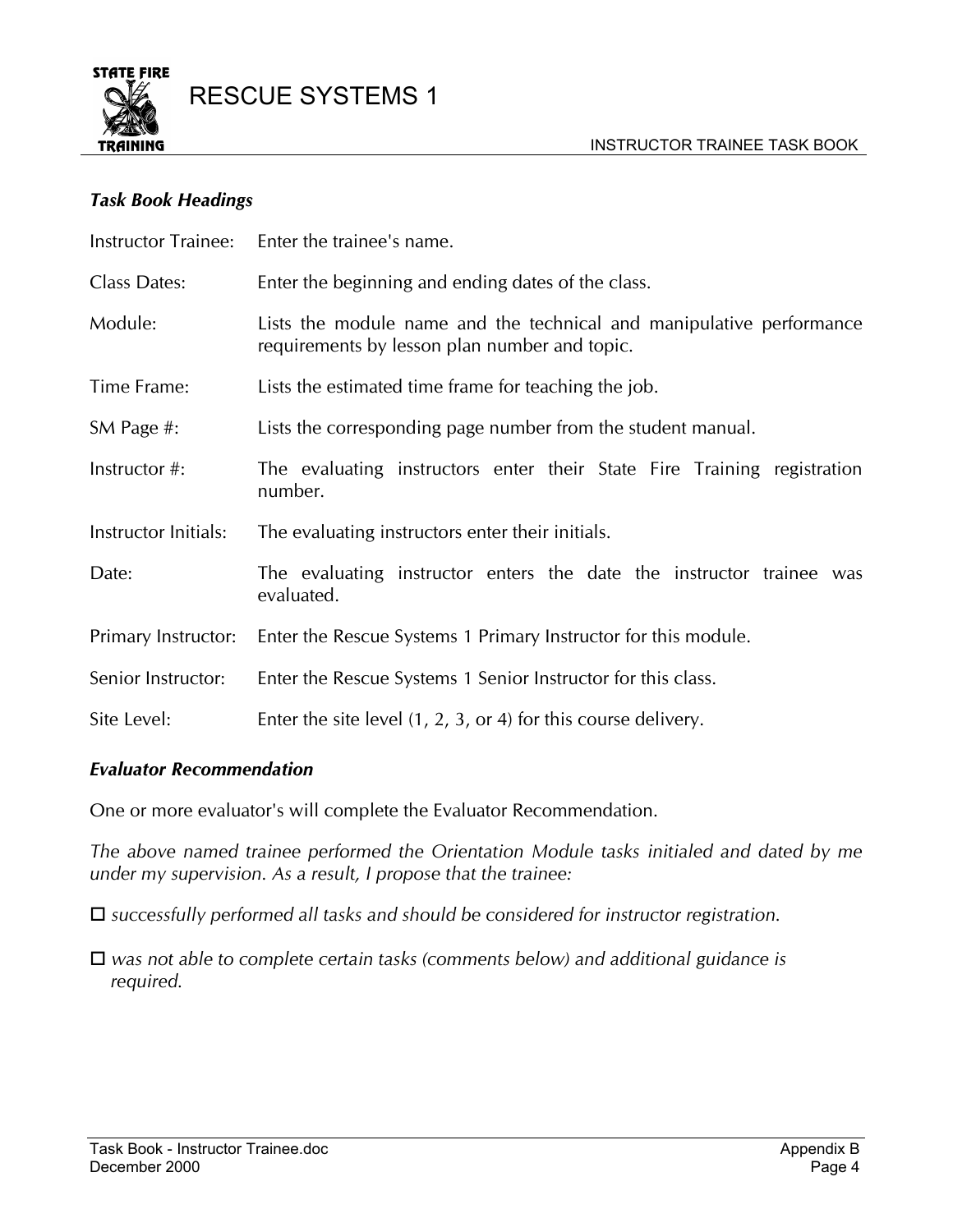

#### INSTRUCTOR TRAINEE TASK BOOK

٦

|              | <b>INSTRUCTOR TRAINEE:</b>                                          |                             |                             | <b>CLASS DATE:</b>            |                                    |             |
|--------------|---------------------------------------------------------------------|-----------------------------|-----------------------------|-------------------------------|------------------------------------|-------------|
|              | <b>ORIENTATION MODULE</b>                                           | <b>Time</b><br><b>Frame</b> | <b>SM</b><br><b>Chapter</b> | <b>Evaluating</b><br>$Ins. #$ | <b>Evaluating</b><br>Ins. Initials | <b>Date</b> |
|              | <b>Introduction To Rescue Systems</b>                               | $2:00$ to<br>4:00           |                             |                               |                                    |             |
| $1 - 1$      | Course Objectives & Overview                                        | 0:30                        | Chapter 1                   |                               |                                    |             |
| $1 - 2$      | Urban Search & Rescue Planning                                      | 0:30                        | Chapter 2                   |                               |                                    |             |
| $1 - 3$      | Rescue Scene Organization & Management                              | 0:15                        | Chapter 3                   |                               |                                    |             |
| $1 - 4$      | The Urban Search & Rescue Operational<br>System (Optional)          | 1:00                        | Chapter 4                   |                               |                                    |             |
| $1-5$        | Overview Of US&R Standards, Mandates, &<br>Regulations (Optional)   | 0:15                        | Chapter 5                   |                               |                                    |             |
| $1 - 6$      | Rescuer Safety In US&R Operations                                   | 0:45                        | Chapter 6                   |                               |                                    |             |
| $1 - 7$      | US&R Search Terminology, Procedures, &<br>Resources (Optional)      | 0:30                        | Chapter 7                   |                               |                                    |             |
| $1 - 8$      | US&R Medical Care & Safety For Victims<br>(Optional)                | 0:15                        | Chapter 8                   |                               |                                    |             |
|              | <b>Rescue Rope &amp; Related Equipment</b>                          | 1:00                        |                             |                               |                                    |             |
| $2 - 1$      | Rescue Rope & Related Equipment                                     | 1:00                        | Chapter 9                   |                               |                                    |             |
| <b>Knots</b> |                                                                     | 1:30                        |                             |                               |                                    |             |
| $2 - 2$      | Introduction To Rescue Knots                                        | 0:10                        |                             |                               |                                    |             |
| $2 - 3$      | How To Tie A Figure Eight Stopper                                   | 0:10                        |                             |                               |                                    |             |
| $2 - 4$      | How To Tie A Figure Eight On A Bight                                | 0:10                        |                             |                               |                                    |             |
| $2 - 5$      | How To Tie A Figure Eight Follow Through                            | 0:10                        |                             |                               |                                    |             |
| $2 - 6$      | How To Tie A Figure Eight Bend                                      | 0:10                        | Chapter 10                  |                               |                                    |             |
| $2 - 7$      | How To Tie An In-Line Figure Eight                                  | 0:10                        |                             |                               |                                    |             |
| $2 - 8$      | How To Tie An Overhand Bend                                         | 0:10                        |                             |                               |                                    |             |
| $2 - 9$      | How To Tie A Double Overhand Bend                                   | 0:10                        |                             |                               |                                    |             |
| $2 - 10$     | How To Attach A 3-Wrap Prusik Hitch To A<br>Rescue Rope             | 0:10                        |                             |                               |                                    |             |
|              | <b>Rescuer &amp; Victim Packaging</b>                               | 2:20                        |                             |                               |                                    |             |
| $2 - 12$     | How To Tie Two Half Hitches                                         | 0:10                        | Chapter 10                  |                               |                                    |             |
| $2 - 13$     | How To Tie A Round Turn & Two Half Hitches                          | 0:10                        |                             |                               |                                    |             |
| $2 - 28$     | How To Tie & Attach The Rescue Chest<br>Harness                     | 0:15                        | Chapter 12                  |                               |                                    |             |
| $2 - 29$     | How To Don & Attach A CMC ProSeries<br><b>Rescue Harness</b>        | 0:15                        |                             |                               |                                    |             |
| $2 - 31$     | Introduction To The Rescue Litter                                   | 0:30                        |                             |                               |                                    |             |
| $2 - 32$     | How To Secure A Victim To A Rescue Litter                           | 0:30                        |                             |                               |                                    |             |
| $2 - 33$     | How To Rig A Rescue Litter For Low Angle<br>Rescue, 3-Person Method | 0:15                        | Chapter 13                  |                               |                                    |             |
| $2 - 34$     | How To Rig A Rescue Litter For Low Angle<br>Rescue, 4-Person Method | 0:15                        |                             |                               |                                    |             |
|              | <b>Rack Pulley Mariner's Hitch</b>                                  | 1:10                        |                             |                               |                                    |             |
| $2 - 37$     | Introduction To The RPM                                             | 0:10                        | Chapter 14                  |                               |                                    |             |
| $2 - 38$     | How To Attach & Operate A Brake Bar Rack<br>As Part Of A RPM        | 0:15                        |                             |                               |                                    |             |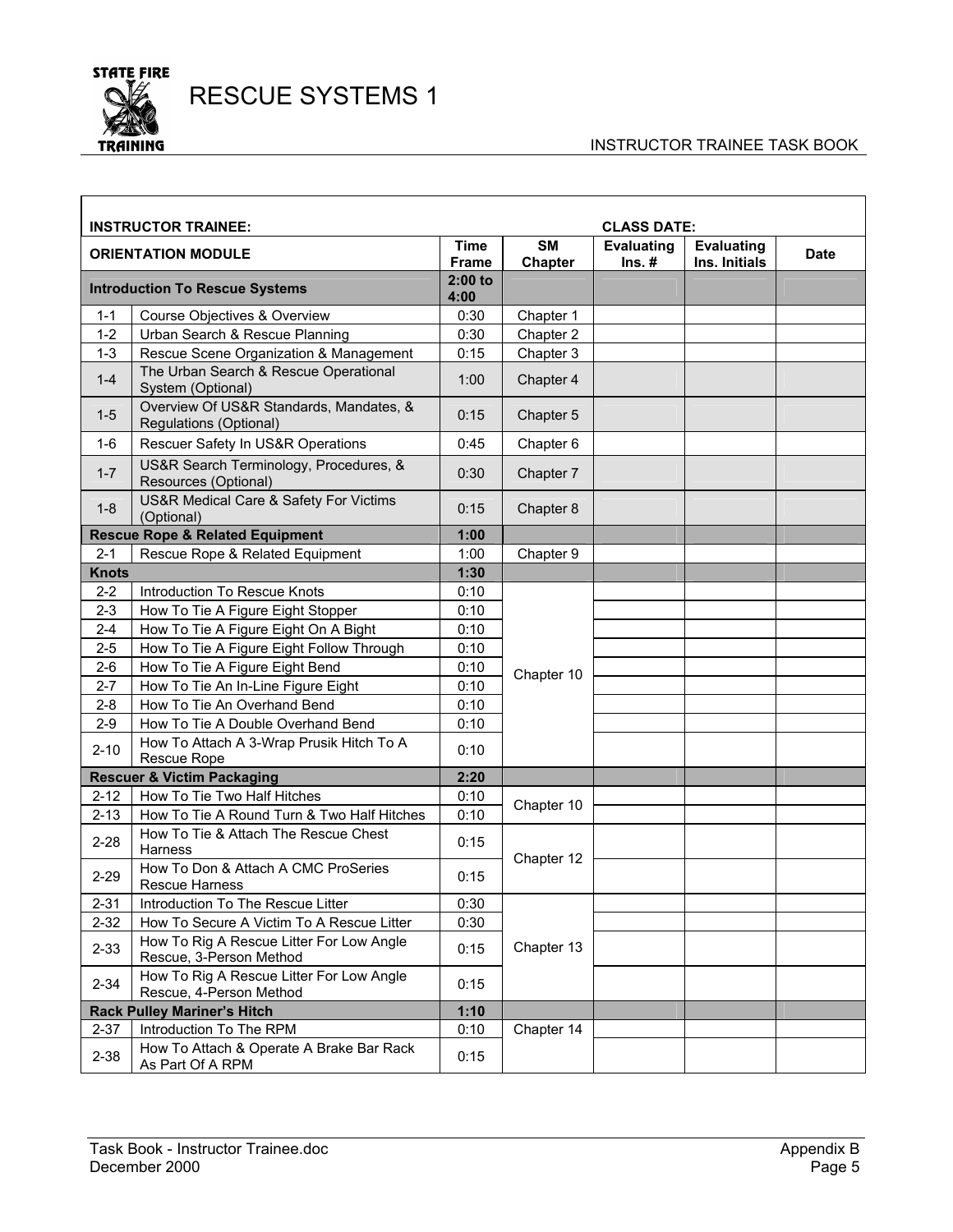

 $\sqrt{ }$ 

# RESCUE SYSTEMS 1

#### INSTRUCTOR TRAINEE TASK BOOK

| <b>INSTRUCTOR TRAINEE:</b> |                                                                                      |                      | <b>CLASS DATE:</b>          |                                   |                                    |             |
|----------------------------|--------------------------------------------------------------------------------------|----------------------|-----------------------------|-----------------------------------|------------------------------------|-------------|
| <b>ORIENTATION MODULE</b>  |                                                                                      | Time<br><b>Frame</b> | <b>SM</b><br><b>Chapter</b> | Evaluating<br>$\mathsf{Ins}.\,\#$ | <b>Evaluating</b><br>Ins. Initials | <b>Date</b> |
| $2 - 39$                   | How To Attach & Operate A Figure Eight<br>Descender As Part Of A RPM                 | 0:15                 |                             |                                   |                                    |             |
| $2 - 40$                   | How To Construct & Operate A Mariner's Hitch<br>As Part Of A RPM                     | 0:20                 |                             |                                   |                                    |             |
| $2 - 41$                   | How To Attach A Prusik Loop To A RPM For<br>Use As A Ratchet Device In A Haul System | 0:10                 |                             |                                   |                                    |             |

**TOTAL HOURS: 6:00 to 8:00** 

| <b>PRIMARY INSTRUCTOR:</b>                                                                                                                                                                                                                                                                                                 | <b>SENIOR INSTRUCTOR:</b> | <b>SITE LEVEL:</b>                                                                                                                                                                                                                                                                                                                                                                                                                                          |                              |
|----------------------------------------------------------------------------------------------------------------------------------------------------------------------------------------------------------------------------------------------------------------------------------------------------------------------------|---------------------------|-------------------------------------------------------------------------------------------------------------------------------------------------------------------------------------------------------------------------------------------------------------------------------------------------------------------------------------------------------------------------------------------------------------------------------------------------------------|------------------------------|
| <b>EVALUATOR</b><br>Dept:<br>The above named instructor trainee performed the<br>Orientation Module tasks initialed and dated by me under<br>my supervision. As a result, I propose that the instructor<br>trainee:<br>$\Box$<br>successfully performed all tasks and should be<br>considered for instructor registration. |                           | <b>EVALUATOR</b><br>Name:<br><u> Alexandria de la contrada de la contrada de la contrada de la contrada de la contrada de la contrada de la c</u><br>Dept:<br>The above named instructor trainee performed the<br>Orientation Module tasks initialed and dated by me under<br>my supervision. As a result, I propose that the instructor<br>trainee:<br>$\Box$<br>successfully performed all tasks and should be<br>considered for instructor registration. |                              |
| $\Box$ was not able to complete certain tasks (comments<br>below) and additional guidance is required.                                                                                                                                                                                                                     |                           | $\Box$<br>was not able to complete certain tasks (comments<br>below) and additional guidance is required.                                                                                                                                                                                                                                                                                                                                                   |                              |
| Evaluator's Signature<br>Date                                                                                                                                                                                                                                                                                              |                           | Date                                                                                                                                                                                                                                                                                                                                                                                                                                                        | <b>Evaluator's Signature</b> |
| <b>COMMENTS:</b>                                                                                                                                                                                                                                                                                                           |                           |                                                                                                                                                                                                                                                                                                                                                                                                                                                             |                              |
|                                                                                                                                                                                                                                                                                                                            |                           |                                                                                                                                                                                                                                                                                                                                                                                                                                                             |                              |
|                                                                                                                                                                                                                                                                                                                            |                           |                                                                                                                                                                                                                                                                                                                                                                                                                                                             |                              |
|                                                                                                                                                                                                                                                                                                                            |                           |                                                                                                                                                                                                                                                                                                                                                                                                                                                             |                              |
|                                                                                                                                                                                                                                                                                                                            |                           |                                                                                                                                                                                                                                                                                                                                                                                                                                                             |                              |
|                                                                                                                                                                                                                                                                                                                            |                           |                                                                                                                                                                                                                                                                                                                                                                                                                                                             |                              |
|                                                                                                                                                                                                                                                                                                                            |                           |                                                                                                                                                                                                                                                                                                                                                                                                                                                             |                              |
|                                                                                                                                                                                                                                                                                                                            |                           |                                                                                                                                                                                                                                                                                                                                                                                                                                                             |                              |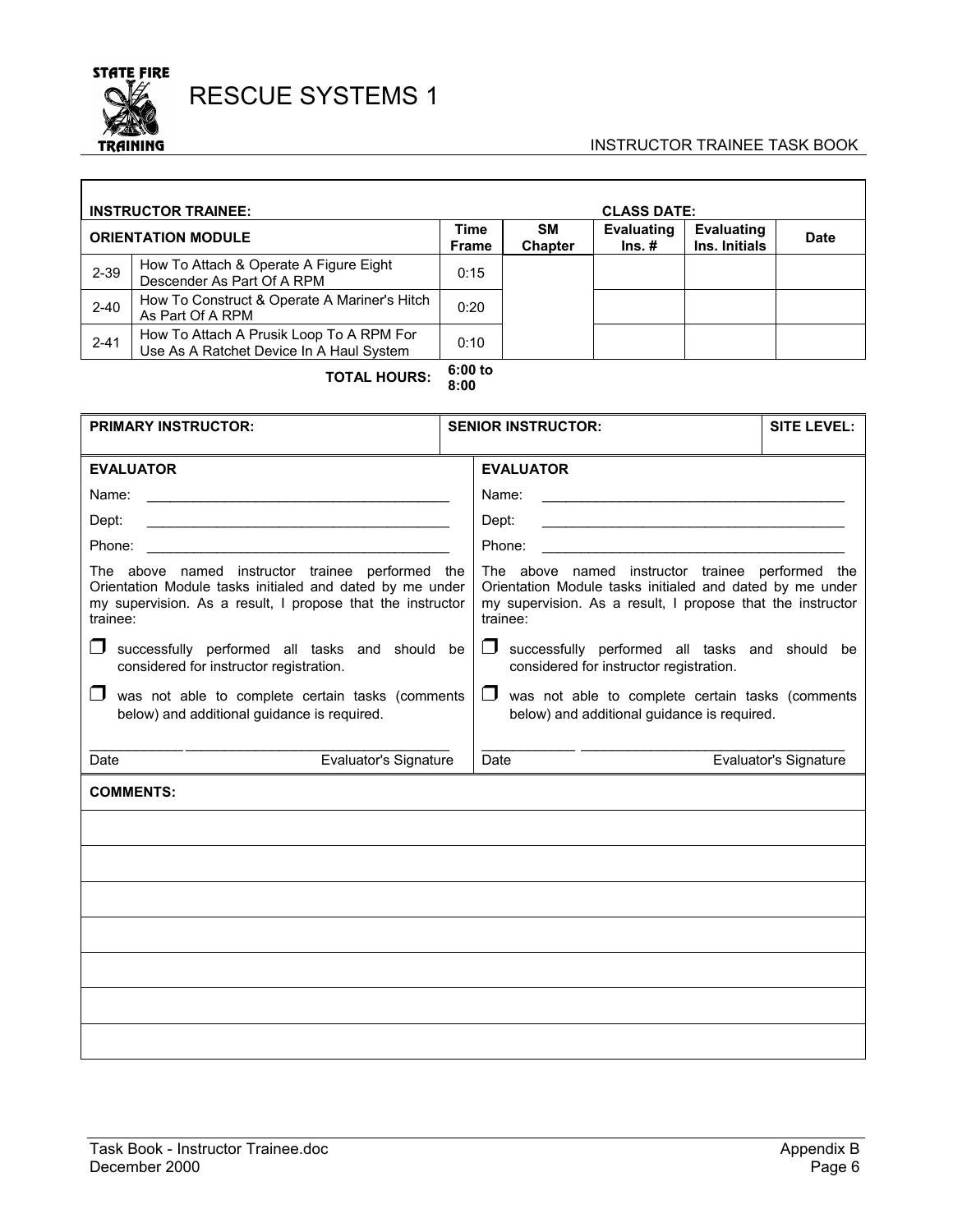

#### INSTRUCTOR TRAINEE TASK BOOK

| <b>INSTRUCTOR TRAINEE:</b><br><b>CLASS DATES:</b> |                                                                                                                             |                             |                             |                               |                                    |             |
|---------------------------------------------------|-----------------------------------------------------------------------------------------------------------------------------|-----------------------------|-----------------------------|-------------------------------|------------------------------------|-------------|
|                                                   | <b>ROPE/LOW ANGLE MODULE</b>                                                                                                | <b>Time</b><br><b>Frame</b> | <b>SM</b><br><b>Chapter</b> | <b>Evaluating</b><br>$Ins.$ # | <b>Evaluating</b><br>Ins. Initials | <b>Date</b> |
|                                                   | <b>Introduction to Anchor Systems</b>                                                                                       | 2:30                        |                             |                               |                                    |             |
| $2 - 14$                                          | Daily Overview & Safety Briefing                                                                                            | 0:10                        | $---$                       |                               |                                    |             |
| $2 - 15$                                          | Introduction To Anchor Systems                                                                                              | 0:30                        |                             |                               |                                    |             |
| $2 - 16$                                          | How To Tie A Tensionless Anchor                                                                                             | 0:10                        |                             |                               |                                    |             |
| $2 - 17$                                          | How To Tie A Single Loop Anchor Sling                                                                                       | 0:10                        |                             |                               |                                    |             |
| $2 - 18$                                          | How To Tie A Multi-Loop Anchor Sling<br>(also in Ladder Module)                                                             | 0:10                        |                             |                               |                                    |             |
| $2 - 19$                                          | How To Tie A Three Bight Anchor Sling                                                                                       | 0:10                        |                             |                               |                                    |             |
| $2 - 20$                                          | How To Tie A Lark's Foot Anchor Sling                                                                                       | 0:10                        | Chapter 11                  |                               |                                    |             |
| $2 - 21$                                          | How To Construct A Back-Tied Anchor System                                                                                  | 0:10                        |                             |                               |                                    |             |
| $2 - 22$                                          | How To Construct A Two-Point Self-Adjusting<br>Anchor System                                                                | 0:20                        |                             |                               |                                    |             |
| $2 - 23$                                          | How To Construct A Three-Point Self-<br>Adjusting Anchor System                                                             | 0:20                        |                             |                               |                                    |             |
| $2 - 24$                                          | How To Construct A Two-Point Load Sharing<br>Anchor System                                                                  | 0:10                        |                             |                               |                                    |             |
|                                                   | <b>Introduction To Rappelling</b>                                                                                           | 0:30                        |                             |                               |                                    |             |
| $2 - 44$                                          | Introduction To Rappelling                                                                                                  | 0:30                        | Chapter 16                  |                               |                                    |             |
|                                                   | <b>Introduction To The Belay System</b>                                                                                     | 0:15                        |                             |                               |                                    |             |
| $2 - 42$                                          | Introduction To The Belay System<br>(also in Ladder Module)                                                                 | 0:15                        | Chapter 15                  |                               |                                    |             |
| <b>Rappelling</b>                                 |                                                                                                                             | 1:15                        |                             |                               |                                    |             |
| $2 - 43$                                          | How To Construct & Operate A Belay System<br>(also in Ladder Module)                                                        | 0:15                        | Chapter 15                  |                               |                                    |             |
| $2 - 45$                                          | How To Rappel Using A Figure Eight<br>Descender - High & Low Anchor Point                                                   | 0:30                        | Chapter 16                  |                               |                                    |             |
| $2 - 46$                                          | How To Rappel Using A Brake Bar Rack -<br>High & Low Anchor Point                                                           | 0:30                        |                             |                               |                                    |             |
|                                                   | <b>Lowering &amp; Raising Systems</b>                                                                                       | 1:45                        |                             |                               |                                    |             |
| $2 - 47$                                          | Introduction To Rope Rescue Lowering &<br><b>Raising Systems</b>                                                            | 0:15                        |                             |                               |                                    |             |
| $2 - 48$                                          | Mechanical Advantage Systems Utilizing The<br>3:1 Piggy Back, 2:1 Ladder Rig, & 3:1 Z-Rig,<br>Including Directional Changes | 0:15                        |                             |                               |                                    |             |
| $2 - 49$                                          | How To Construct & Operate A Lowering<br>System To Lower An Ambulatory Person                                               | 0:30                        | Chapter 17                  |                               |                                    |             |
| $2 - 50$                                          | How To Change A Lowering System To A<br>Raising System (Z-Rig) With & Without A<br>Change Of Direction                      | 0:15                        |                             |                               |                                    |             |
| $2 - 51$                                          | How To Construct & Operate A Z-Rig Raising<br>System To Raise An Ambulatory Person                                          | 0:30                        |                             |                               |                                    |             |
|                                                   | <b>Low Angle Rescue</b>                                                                                                     | 2:45                        |                             |                               |                                    |             |
| $2 - 52$                                          | Introduction To Low Angle Rescue Systems                                                                                    | 0:30                        | Chapter 18                  |                               |                                    |             |
| $2 - 53$                                          | How To Attach An Ambulatory Victim To A<br>Low Angle Rescue System                                                          | 0:15                        |                             |                               |                                    |             |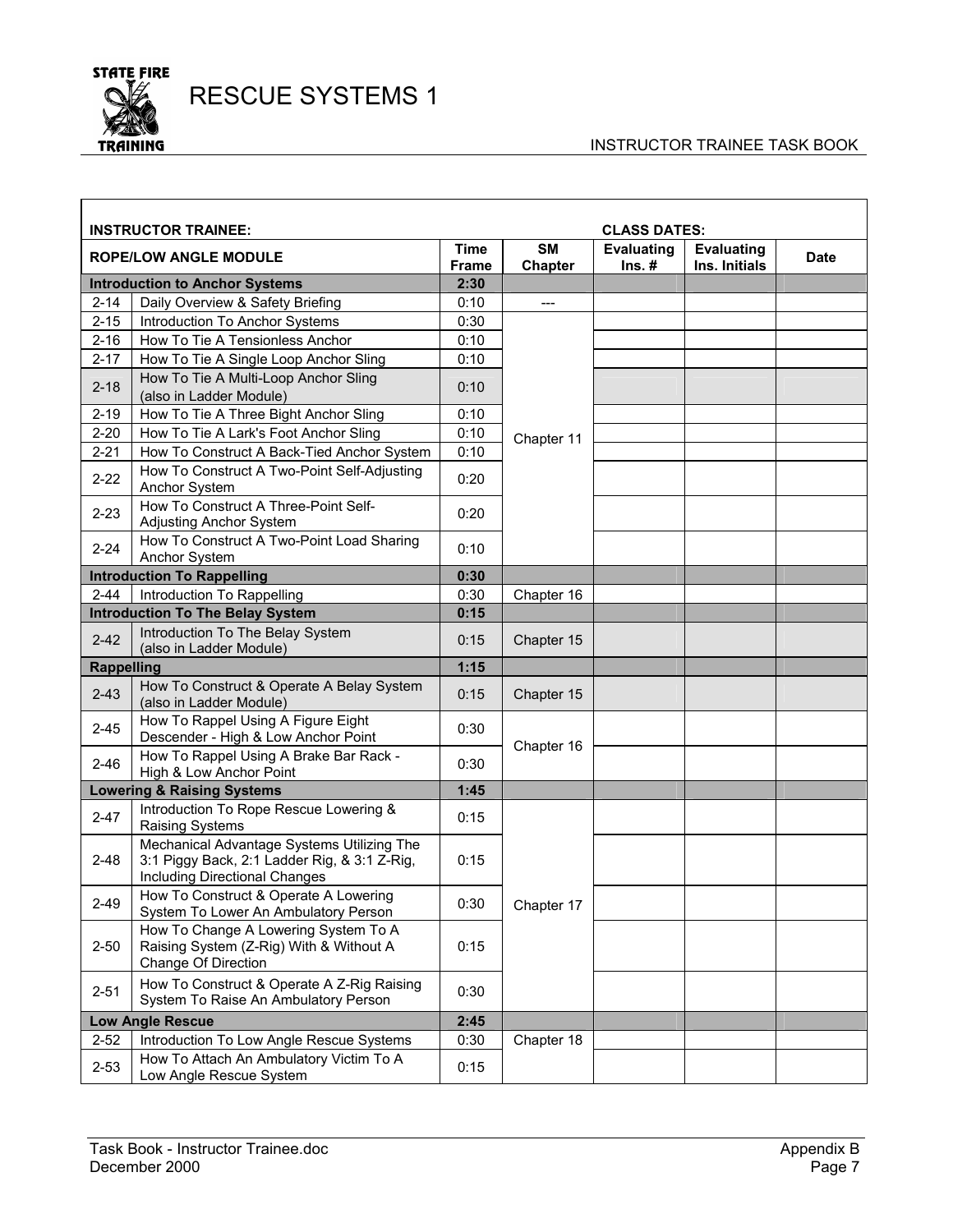

 $\overline{\phantom{a}}$ 

# RESCUE SYSTEMS 1

#### INSTRUCTOR TRAINEE TASK BOOK

| <b>INSTRUCTOR TRAINEE:</b> |                                                                                                                                                                     |               | <b>CLASS DATES:</b>         |                               |                                    |             |
|----------------------------|---------------------------------------------------------------------------------------------------------------------------------------------------------------------|---------------|-----------------------------|-------------------------------|------------------------------------|-------------|
|                            | <b>ROPE/LOW ANGLE MODULE</b>                                                                                                                                        | Time<br>Frame | <b>SM</b><br><b>Chapter</b> | <b>Evaluating</b><br>$Ins. #$ | <b>Evaluating</b><br>Ins. Initials | <b>Date</b> |
| $2 - 54$                   | How To Construct & Operate A Lowering<br>System To Lower An Ambulatory Person For<br>Low Angle Rescue                                                               | 0:30          |                             |                               |                                    |             |
| $2 - 55$                   | How To Construct & Operate A Z-Rig Raising<br>System To Raise A Rescuer & An Ambulatory<br>Victim For Low Angle Rescue                                              | 0:30          |                             |                               |                                    |             |
| $2 - 56$                   | How To Construct & Operate A Z-Rig Raising<br>System With A Change Of Direction To Raise<br>Three Rescuers & A Nonambulatory Victim<br>For Low Angle Rescue         | 0:30          |                             |                               |                                    |             |
| $2 - 57$                   | How To Construct & Operate A 3:1 Piggy Back<br>Raising System With A Change Of Direction<br>To Raise Four Rescuers & A Nonambulatory<br>Victim For Low Angle Rescue | 0:30          |                             |                               |                                    |             |

**Total Hours: 8:20 to 9:00** 

| <b>PRIMARY INSTRUCTOR:</b>                                                                                                                                                                | <b>SENIOR INSTRUCTOR:</b>                                                                                                                                                                 | <b>SITE LEVEL:</b>           |
|-------------------------------------------------------------------------------------------------------------------------------------------------------------------------------------------|-------------------------------------------------------------------------------------------------------------------------------------------------------------------------------------------|------------------------------|
| <b>EVALUATOR</b>                                                                                                                                                                          | <b>EVALUATOR</b>                                                                                                                                                                          |                              |
| Name:<br><u> 1980 - Jan Stein Stein Stein Stein Stein Stein Stein Stein Stein Stein Stein Stein Stein Stein Stein Stein S</u>                                                             | Name:<br><u>and the state of the state of the state of the state of the state of the state of the state of the state of th</u>                                                            |                              |
| Dept:                                                                                                                                                                                     | Dept:<br><u> 1980 - Johann Stein, mars an de Britannich (b. 1980)</u>                                                                                                                     |                              |
|                                                                                                                                                                                           | Phone:                                                                                                                                                                                    |                              |
| The above named instructor trainee performed the<br>Rope/Low Angle Module tasks initialed and dated by me<br>under my supervision. As a result, I propose that the<br>instructor trainee: | The above named instructor trainee performed the<br>Rope/Low Angle Module tasks initialed and dated by me<br>under my supervision. As a result, I propose that the<br>instructor trainee: |                              |
| successfully performed all tasks and should be<br>considered for instructor registration.                                                                                                 | $\Box$ successfully performed all tasks and should be<br>considered for instructor registration.                                                                                          |                              |
| was not able to complete certain tasks (comments<br>below) and additional guidance is required.                                                                                           | $\mathsf{L}$<br>was not able to complete certain tasks (comments<br>below) and additional guidance is required.                                                                           |                              |
| Date<br><b>Evaluator's Signature</b>                                                                                                                                                      | <b>Date</b>                                                                                                                                                                               | <b>Evaluator's Signature</b> |
| <b>COMMENTS:</b>                                                                                                                                                                          |                                                                                                                                                                                           |                              |
|                                                                                                                                                                                           |                                                                                                                                                                                           |                              |
|                                                                                                                                                                                           |                                                                                                                                                                                           |                              |
|                                                                                                                                                                                           |                                                                                                                                                                                           |                              |
|                                                                                                                                                                                           |                                                                                                                                                                                           |                              |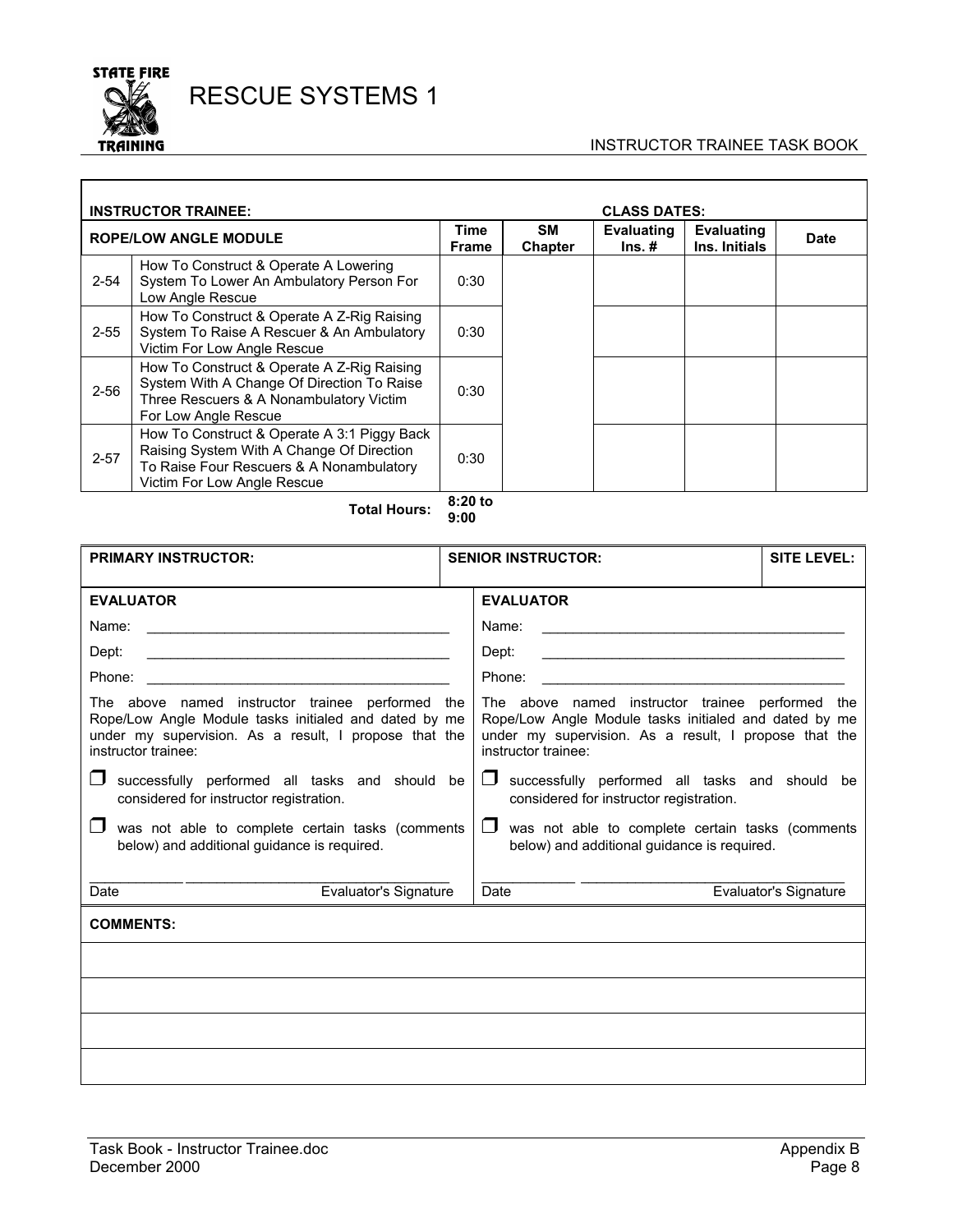

 $\Gamma$ 

RESCUE SYSTEMS 1

#### INSTRUCTOR TRAINEE TASK BOOK

| <b>CLASS DATES:</b><br><b>INSTRUCTOR TRAINEE:</b> |                                                                                                                  |                             |                             |                                 |                                    |      |
|---------------------------------------------------|------------------------------------------------------------------------------------------------------------------|-----------------------------|-----------------------------|---------------------------------|------------------------------------|------|
| <b>MODULE</b>                                     | <b>HEAVY OBJECTS/BREAKING &amp; BREACHING</b>                                                                    | <b>Time</b><br><b>Frame</b> | <b>SM</b><br><b>Chapter</b> | <b>Evaluating</b><br>$\ln s.$ # | <b>Evaluating</b><br>Ins. Initials | Date |
|                                                   | <b>Heavy Objects</b>                                                                                             | 5:15                        |                             |                                 |                                    |      |
| $3 - 1$                                           | Introduction To Heavy Objects Operations                                                                         | 0:20                        |                             |                                 |                                    |      |
| $3 - 2$                                           | Levers, Cribbing, Wedges, & Rollers                                                                              | 0:20                        |                             |                                 |                                    |      |
| $3-3$                                             | <b>How To Construct Crib Beds</b>                                                                                | 0:20                        |                             |                                 |                                    |      |
| $3 - 4$                                           | How To Raise & Lower A Heavy Object Using<br>Pry Bars                                                            | 1:00                        | Chapter 19                  |                                 |                                    |      |
| $3-5$                                             | How To Use Rollers & Pry Bars To Move A<br>Heavy Object                                                          | 0:30                        |                             |                                 |                                    |      |
| $E$ 3-1                                           | Raise, Stabilize, Move, & Lower A Single<br>Heavy Object                                                         | 0:30                        |                             |                                 |                                    |      |
| E 3-2                                             | Raise, Stabilize, Move, & Lower Multiple<br><b>Heavy Objects</b>                                                 | 1:15                        |                             |                                 |                                    |      |
| $E$ 3-3                                           | Raise, Stabilize, Move, & Lower Multiple<br>Heavy Objects While Safely Managing &<br><b>Extricating A Victim</b> | 1:00                        |                             |                                 |                                    |      |
|                                                   | <b>Breaking &amp; Breaching</b>                                                                                  | 2:30                        |                             |                                 |                                    |      |
| $4 - 1$                                           | Introduction To Breaking & Breaching                                                                             | 0:30                        | Chapter 20                  |                                 |                                    |      |
| $4 - 2$                                           | How To Breach Plywood & Wood Frame<br><b>Construction Materials</b>                                              | 0:30                        |                             |                                 |                                    |      |
| $4 - 3$                                           | How To Breach Drywall, Stucco Lath & Wood<br><b>Frame Construction Materials</b>                                 | 0:45                        | ---                         |                                 |                                    |      |
| $4 - 4$                                           | How To Breach Light Weight Concrete<br><b>Construction Materials</b>                                             | 0:45                        |                             |                                 |                                    |      |

**TOTAL HOURS: 7:45** 

| <b>PRIMARY INSTRUCTOR:</b>                                                                                                                                                                                      |                                                                                                                                                                                                                 | <b>SENIOR INSTRUCTOR:</b>                                                                       | <b>SITE LEVEL:</b>    |  |
|-----------------------------------------------------------------------------------------------------------------------------------------------------------------------------------------------------------------|-----------------------------------------------------------------------------------------------------------------------------------------------------------------------------------------------------------------|-------------------------------------------------------------------------------------------------|-----------------------|--|
| <b>EVALUATOR</b>                                                                                                                                                                                                |                                                                                                                                                                                                                 | <b>EVALUATOR</b>                                                                                |                       |  |
| Name:                                                                                                                                                                                                           |                                                                                                                                                                                                                 | Name:                                                                                           |                       |  |
| Dept:                                                                                                                                                                                                           |                                                                                                                                                                                                                 | Dept:                                                                                           |                       |  |
| Phone:                                                                                                                                                                                                          |                                                                                                                                                                                                                 | Phone:                                                                                          |                       |  |
| The above named instructor trainee performed the Heavy<br>Objects/Breaking and Breaching Module tasks initialed and<br>dated by me under my supervision. As a result, I propose<br>that the instructor trainee: | The above named instructor trainee performed the Heavy<br>Objects/Breaking and Breaching Module tasks initialed and<br>dated by me under my supervision. As a result, I propose<br>that the instructor trainee: |                                                                                                 |                       |  |
| successfully performed all tasks and should be<br>considered for instructor registration.                                                                                                                       |                                                                                                                                                                                                                 | successfully performed all tasks and should be<br>considered for instructor registration.       |                       |  |
| was not able to complete certain tasks (comments<br>below) and additional guidance is required.                                                                                                                 |                                                                                                                                                                                                                 | was not able to complete certain tasks (comments<br>below) and additional guidance is required. |                       |  |
| Date<br>Evaluator's Signature                                                                                                                                                                                   |                                                                                                                                                                                                                 | Date                                                                                            | Evaluator's Signature |  |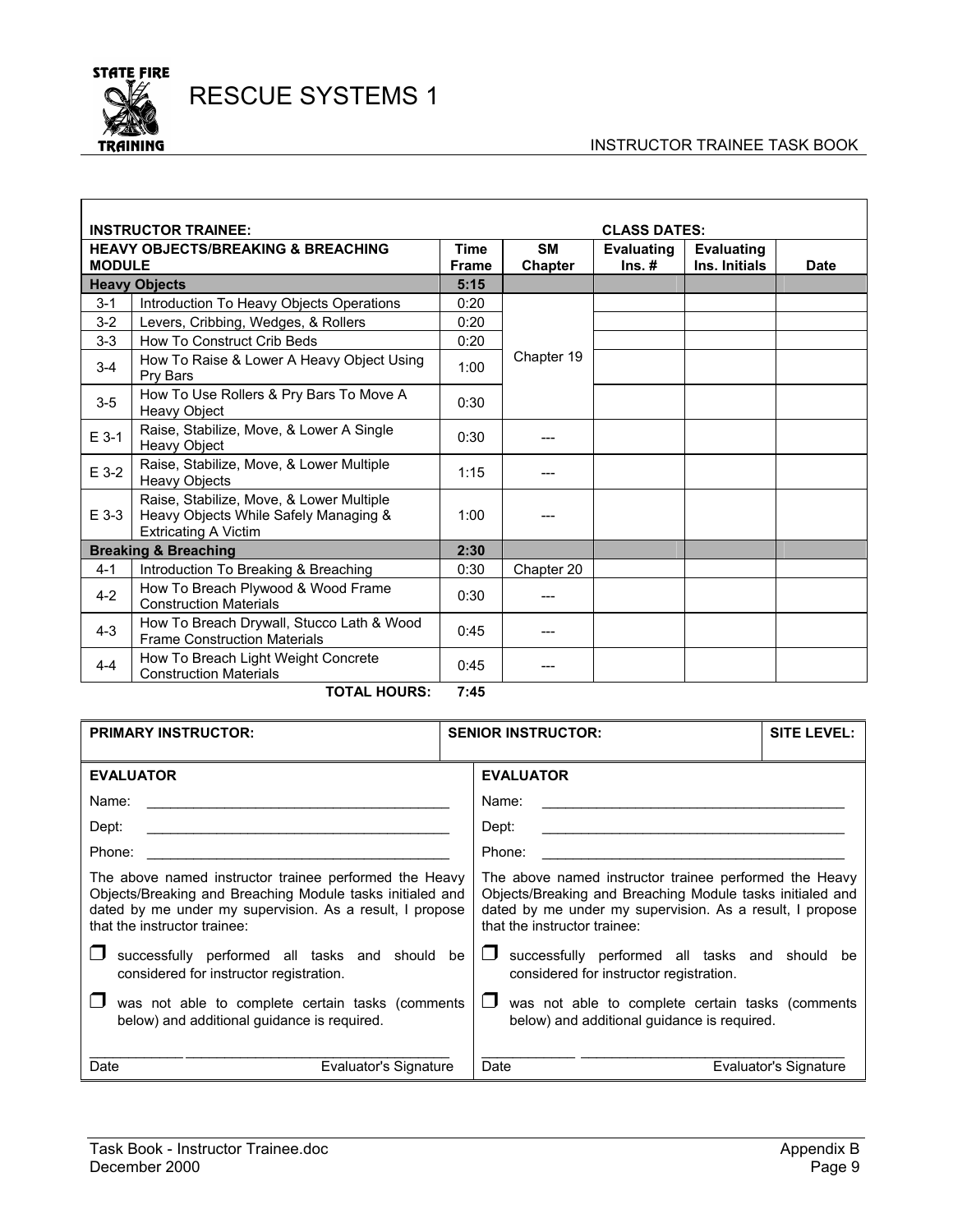

 $\overline{\Gamma}$ 

#### INSTRUCTOR TRAINEE TASK BOOK

٦

| <b>INSTRUCTOR TRAINEE:</b> | <b>CLASS DATES:</b>       |                    |
|----------------------------|---------------------------|--------------------|
| <b>PRIMARY INSTRUCTOR:</b> | <b>SENIOR INSTRUCTOR:</b> | <b>SITE LEVEL:</b> |
|                            |                           |                    |
| <b>COMMENTS:</b>           |                           |                    |
|                            |                           |                    |
|                            |                           |                    |
|                            |                           |                    |
|                            |                           |                    |
|                            |                           |                    |
|                            |                           |                    |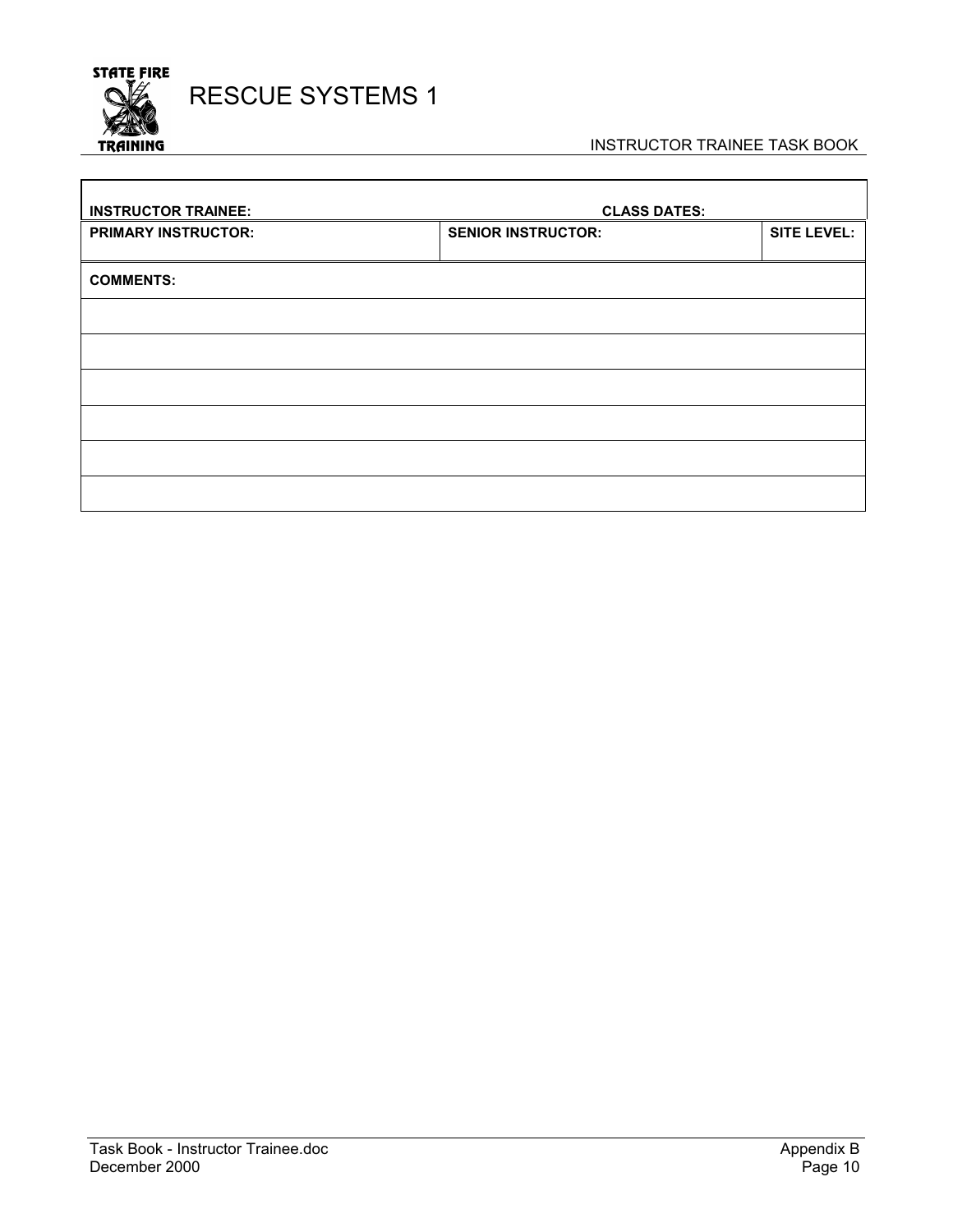

#### INSTRUCTOR TRAINEE TASK BOOK

| <b>INSTRUCTOR TRAINEE:</b><br><b>CLASS DATES:</b> |                                                                              |                             |                             |                               |                                    |      |
|---------------------------------------------------|------------------------------------------------------------------------------|-----------------------------|-----------------------------|-------------------------------|------------------------------------|------|
|                                                   | <b>LADDER MODULE</b>                                                         | <b>Time</b><br><b>Frame</b> | <b>SM</b><br><b>Chapter</b> | <b>Evaluating</b><br>$Ins. #$ | <b>Evaluating</b><br>Ins. Initials | Date |
|                                                   | <b>Ladder Rescue</b>                                                         | 0:10                        |                             |                               |                                    |      |
| $5 - 1$                                           | Daily Overview & Safety Briefing                                             | 0:10                        | ---                         |                               |                                    |      |
| <b>ANCHORS</b>                                    |                                                                              | 2:00                        |                             |                               |                                    |      |
| $2 - 11$                                          | How To Tie A Clove Hitch                                                     | 0:10                        |                             |                               |                                    |      |
| $2 - 18$                                          | How To Tie A Multi-Loop Anchor Sling<br>(also in Rope/Low Angle Module)      | 0:10                        |                             |                               |                                    |      |
| $2 - 25$                                          | Introduction To Picket Holdfast Anchors                                      | 0:10                        | Chapter 2                   |                               |                                    |      |
| $2 - 26$                                          | How To Construct A 1-1 Picket Holdfast<br>Anchor                             | 0:30                        |                             |                               |                                    |      |
| $2 - 27$                                          | How To Construct A 1-1-1 Picket Holdfast<br>Anchor                           | 0:30                        |                             |                               |                                    |      |
| $5 - 2$                                           | Introduction To Lashing                                                      | 0:10                        |                             |                               |                                    |      |
| $5-3$                                             | How To Form A Round Lash                                                     | 0:10                        | Chapter 21                  |                               |                                    |      |
| $5-4$                                             | How To Form A Square Lash                                                    | 0:10                        |                             |                               |                                    |      |
|                                                   | <b>Belay System</b>                                                          | 0:30                        |                             |                               |                                    |      |
| $2 - 42$                                          | Introduction To The Belay System<br>(also in Rope/Low Angle Module)          | 0:15                        | Chapter 15                  |                               |                                    |      |
| $2 - 43$                                          | How To Construct & Operate A Belay System<br>(also in Rope/Low Angle Module) | 0:15                        |                             |                               |                                    |      |
| <b>Ladder Rig</b>                                 |                                                                              | 0:15                        |                             |                               |                                    |      |
| $5 - 21$                                          | How To Construct & Operate A 2:1 Ladder Rig<br>With Pulleys                  | 0:15                        | Chapter 21                  |                               |                                    |      |
| <b>Ladder Gin</b>                                 |                                                                              | 1:15                        |                             |                               |                                    |      |
| $5-8$                                             | Introduction To The Ladder Gin                                               | 0:15                        |                             |                               |                                    |      |
| $5-9$                                             | How To Construct & Operate A Ladder Gin -<br>Open Field                      | 0:30                        | Chapter 21                  |                               |                                    |      |
| $5 - 10$                                          | How To Construct & Operate A Ladder Gin<br>Against A Vehicle                 | 0:30                        |                             |                               |                                    |      |
|                                                   | Ladder "A" Frame                                                             | 1:35                        |                             |                               |                                    |      |
| $5 - 11$                                          | Introduction To The Ladder "A" Frame                                         | 0:15                        | Chapter 21                  |                               |                                    |      |
| $2 - 35$                                          | How To Rig A Rescue Litter For Raising &<br>Lowering In A Vertical Position  | 0:15                        | Chapter 17                  |                               |                                    |      |
| $5 - 12$                                          | How To Construct & Operate A Ladder "A"<br>Frame                             | 0:50                        | Chapter 21                  |                               |                                    |      |
| $2 - 30$                                          | How To Tie & Attach A Hasty Harness                                          | 0:15                        | Chapter 12                  |                               |                                    |      |
|                                                   | <b>Ladder Rescue Systems</b>                                                 | 4:00                        |                             |                               |                                    |      |
| $5 - 13$                                          | Introduction To Ladder Rescue Systems                                        | 1:00                        |                             |                               |                                    |      |
| $5 - 14$                                          | How To Construct & Operate A Moving Ladder<br>Slide                          | 0:15                        |                             |                               |                                    |      |
| $5 - 15$                                          | How To Construct & Operate A Ladder Slide                                    | 0:15                        |                             |                               |                                    |      |
| $5 - 16$                                          | How To Construct & Operate An Exterior<br>Leaning Ladder                     | 0:15                        | Chapter 21                  |                               |                                    |      |
| $5-5$                                             | Introduction To Ladder Slings                                                | 0:10                        |                             |                               |                                    |      |
| $5-6$                                             | How To Construct & Attach Slings To A<br>Ladder                              | 0:15                        |                             |                               |                                    |      |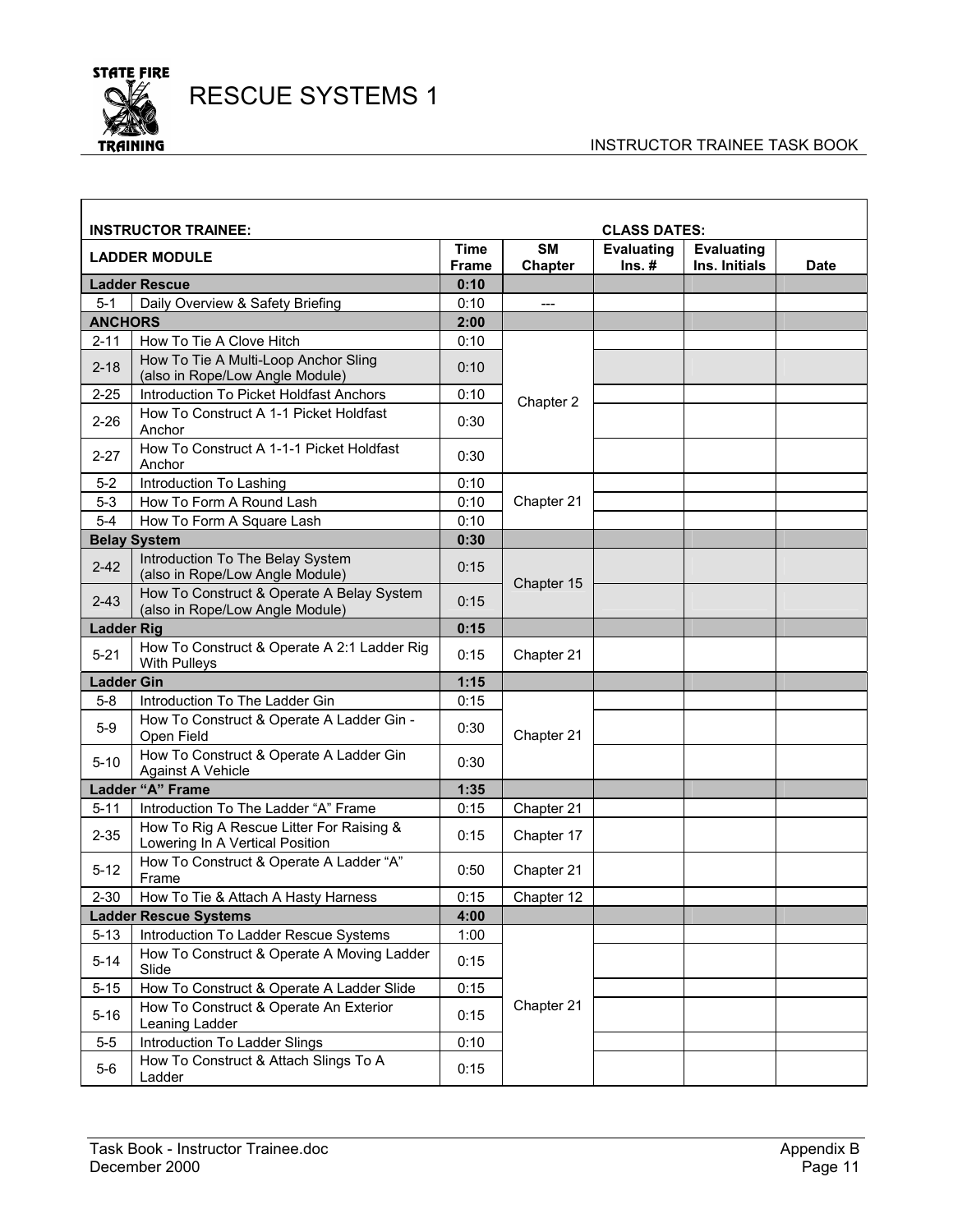

 $\overline{\phantom{a}}$ 

#### INSTRUCTOR TRAINEE TASK BOOK

| <b>INSTRUCTOR TRAINEE:</b> |                                                                                               |                             | <b>CLASS DATES:</b>  |                                          |                                    |             |
|----------------------------|-----------------------------------------------------------------------------------------------|-----------------------------|----------------------|------------------------------------------|------------------------------------|-------------|
|                            | <b>LADDER MODULE</b>                                                                          | <b>Time</b><br><b>Frame</b> | <b>SM</b><br>Chapter | <b>Evaluating</b><br>$\mathsf{Ins}.\ \#$ | <b>Evaluating</b><br>Ins. Initials | <b>Date</b> |
| $2 - 36$                   | How To Rig A Rescue Litter For Raising Or<br>Lowering In A Horizontal Position                | 0:15                        | Chapter 17           |                                          |                                    |             |
| $5 - 20$                   | How To Construct & Operate An Interior<br>Leaning Ladder Using The Ladder As Friction         | 0:15                        |                      |                                          |                                    |             |
| $5 - 19$                   | How To Construct & Operate An Interior<br>Leaning Ladder Using Carabiners As Friction         | 0:15                        |                      |                                          |                                    |             |
| $5-7$                      | How To Sling A Spar & Operate As A<br>Lowering System                                         | 0:10                        |                      |                                          |                                    |             |
| $5 - 17$                   | How To Construct & Operate A Cantilever<br>Ladder Rescue System Using A Ladder Rig            | 0:30                        | Chapter 21           |                                          |                                    |             |
| $5 - 18$                   | How To Construct & Operate A Cantilever<br>Ladder Rescue System Using A Ladder As<br>Friction | 0:15                        |                      |                                          |                                    |             |
| $5 - 22$                   | How To Construct & Operate A 2:1 Ladder Rig<br><b>Without Pulleys</b>                         | 0:15                        |                      |                                          |                                    |             |

**Total Hours: 9:15 to 9:45** 

| <b>PRIMARY INSTRUCTOR:</b>                                                                                                                                                     | <b>SENIOR INSTRUCTOR:</b>                                                                                                                                                      |                                                                                                           | <b>SITE LEVEL:</b>    |  |  |
|--------------------------------------------------------------------------------------------------------------------------------------------------------------------------------|--------------------------------------------------------------------------------------------------------------------------------------------------------------------------------|-----------------------------------------------------------------------------------------------------------|-----------------------|--|--|
| <b>EVALUATOR</b>                                                                                                                                                               |                                                                                                                                                                                | <b>EVALUATOR</b>                                                                                          |                       |  |  |
| Name:<br><u> 1989 - Jan Barbara de Santo III e al Indonesia de la conte</u>                                                                                                    |                                                                                                                                                                                | Name:<br><u> 1989 - Johann Stein, fransk politik (f. 1989)</u>                                            |                       |  |  |
| Dept:<br><u> 1989 - Johann Harry Harry Harry Harry Harry Harry Harry Harry Harry Harry Harry Harry Harry Harry Harry Harry</u>                                                 |                                                                                                                                                                                | Dept:                                                                                                     |                       |  |  |
| Phone:                                                                                                                                                                         |                                                                                                                                                                                | Phone:                                                                                                    |                       |  |  |
| The above named instructor trainee performed the Ladder<br>Module tasks initialed and dated by me under my<br>supervision. As a result, I propose that the instructor trainee: | The above named instructor trainee performed the Ladder<br>Module tasks initialed and dated by me under my<br>supervision. As a result, I propose that the instructor trainee: |                                                                                                           |                       |  |  |
| l 1<br>successfully performed all tasks and should be<br>considered for instructor registration.                                                                               | $\Box$ successfully performed all tasks and should be<br>considered for instructor registration.                                                                               |                                                                                                           |                       |  |  |
| was not able to complete certain tasks (comments<br>below) and additional guidance is required.                                                                                |                                                                                                                                                                                | was not able to complete certain tasks (comments<br>$\Box$<br>below) and additional guidance is required. |                       |  |  |
| Date<br>Evaluator's Signature                                                                                                                                                  |                                                                                                                                                                                | Date                                                                                                      | Evaluator's Signature |  |  |
| <b>COMMENTS:</b>                                                                                                                                                               |                                                                                                                                                                                |                                                                                                           |                       |  |  |
|                                                                                                                                                                                |                                                                                                                                                                                |                                                                                                           |                       |  |  |
|                                                                                                                                                                                |                                                                                                                                                                                |                                                                                                           |                       |  |  |
|                                                                                                                                                                                |                                                                                                                                                                                |                                                                                                           |                       |  |  |
|                                                                                                                                                                                |                                                                                                                                                                                |                                                                                                           |                       |  |  |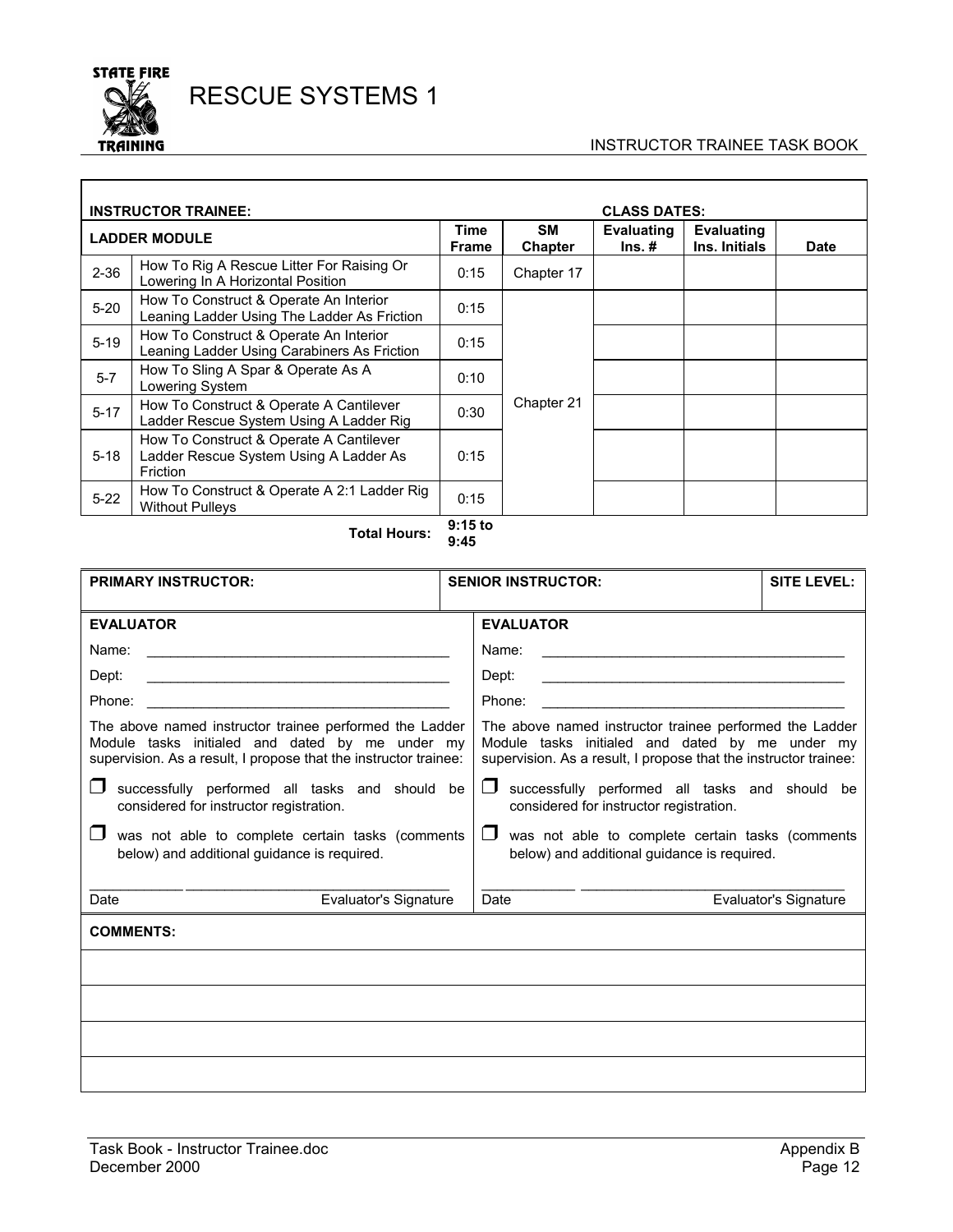

#### INSTRUCTOR TRAINEE TASK BOOK

| <b>CLASS DATES:</b><br><b>INSTRUCTOR TRAINEE:</b> |                                                                                    |                             |                      |                               |                                    |             |
|---------------------------------------------------|------------------------------------------------------------------------------------|-----------------------------|----------------------|-------------------------------|------------------------------------|-------------|
|                                                   | <b>SHORING MODULE</b>                                                              | <b>Time</b><br><b>Frame</b> | <b>SM</b><br>Chapter | <b>Evaluating</b><br>$Ins. #$ | <b>Evaluating</b><br>Ins. Initials | <b>Date</b> |
|                                                   | <b>Emergency Shoring</b>                                                           |                             |                      |                               |                                    |             |
| $6 - 1$                                           | Introduction To Structure Shoring Systems                                          | 0:45                        | Chapter 22           |                               |                                    |             |
| $6 - 2$                                           | Introduction To Basic Tools & Equipment For<br><b>Emergency Shoring Operations</b> | 0:15                        | Chapter 23           |                               |                                    |             |
| $6 - 3$                                           | Introduction To Spot Shores Utilizing Timber,<br>Post Screw Jacks, & Ellis Clamps  | 0:15                        | Chapter 24           |                               |                                    |             |
| $6-4$                                             | How To Construct A Timber Spot Shore                                               | 0:10                        |                      |                               |                                    |             |
| $6-5$                                             | How To Construct A Post Screw Jack Spot<br>Shore                                   | 0:10                        | Chapter 25           |                               |                                    |             |
| $6-6$                                             | How To Construct An Ellis Clamp Spot Shore                                         | 0:10                        | Chapter 26           |                               |                                    |             |
| $6 - 7$                                           | Introduction To The Vertical Shore                                                 | 0:15                        | Chapter 27           |                               |                                    |             |
| $6-8$                                             | How To Construct A Vertical Shore                                                  | 0:30                        |                      |                               |                                    |             |
| $6-9$                                             | Introduction To The Horizontal Shore                                               | 0:15                        | Chapter 28           |                               |                                    |             |
| $6 - 10$                                          | How To Construct A Horizontal Shore                                                | 0:15                        |                      |                               |                                    |             |
| $6 - 11$                                          | Introduction To The Window & Door Shore                                            | 0:15                        | Chapter 29           |                               |                                    |             |
| $6 - 12$                                          | How To Construct A Window & Door Shore                                             | 0:15                        |                      |                               |                                    |             |
| $6 - 13$                                          | Introduction To A Sloped Surface Shore With<br>Cribbing                            | 0:15                        | Chapter 30           |                               |                                    |             |
| $6 - 14$                                          | How To Construct A Sloped Surface Shore<br>With Cribbing                           | 0:15                        |                      |                               |                                    |             |
| $6 - 15$                                          | Introduction To The Solid Sole Plate Raker<br>Shore System                         | 0:15                        |                      |                               |                                    |             |
| $6 - 16$                                          | Introduction To The Flying Raker Shore<br>System                                   | 0:15                        | Chapter 31           |                               |                                    |             |
| $6 - 17$                                          | How To Construct A Solid Sole Plate Raker<br>Shore System                          | 0:45                        |                      |                               |                                    |             |
| $6 - 18$                                          | How To Construct A Flying Raker Shore<br>System                                    | 0:45                        |                      |                               |                                    |             |
| $6 - 19$                                          | Introduction To The Cutting Station                                                | 0:15                        |                      |                               |                                    |             |
| $6 - 20$                                          | How To Cut Wedges & Gusset Plates                                                  | 0:15                        |                      |                               |                                    |             |
| $6 - 21$                                          | Introduction To Measuring Tools Used To<br>Determine Raker Length & Angle          | 0:30                        | Chapter 32           |                               |                                    |             |
| $6 - 22$                                          | How To Cut A 45° Angle Raker                                                       | 0:30                        |                      |                               |                                    |             |
| $6 - 23$                                          | How To Cut A 60° Angle Raker                                                       | 0:30                        |                      |                               |                                    |             |

**TOTAL HOURS: 8:00**